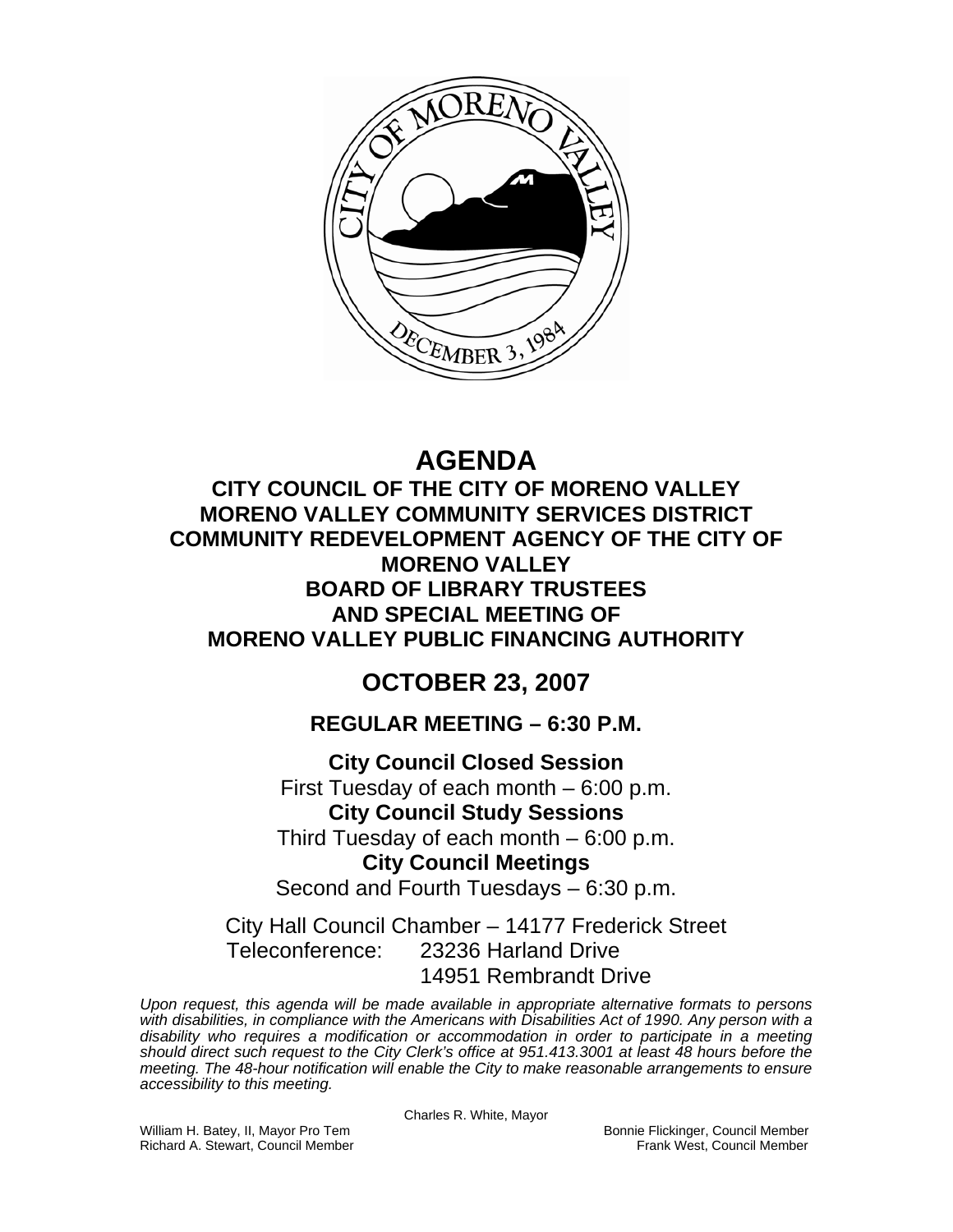# **AGENDA CITY COUNCIL OF THE CITY OF MORENO VALLEY OCTOBER 23, 2007**

# **CALL TO ORDER**

# SPECIAL PRESENTATIONS – 6:00 p.m.

- 1. Presentation of Fifteen Year Service Award to Council Member Flickinger
- 2. Officer of the Quarter Officer Joseph Fitzgerald
- 3. Recognition of Valerie Lomas for Heroic Action
- 4. MVTV-3's Award of Excellence Trophy from Pegasus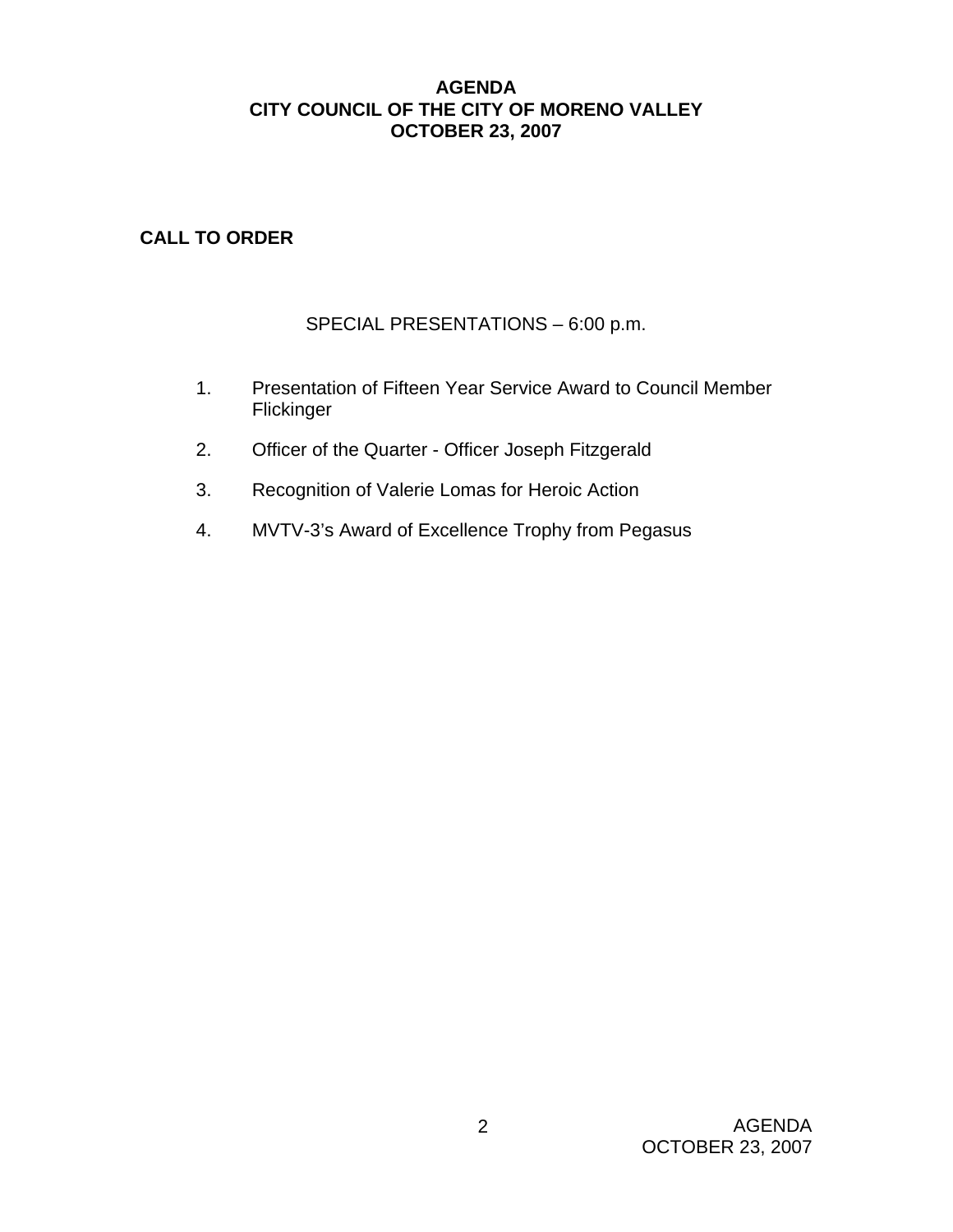# **AGENDA JOINT MEETING OF THE CITY COUNCIL OF THE CITY OF MORENO VALLEY MORENO VALLEY COMMUNITY SERVICES DISTRICT COMMUNITY REDEVELOPMENT AGENCY OF THE CITY OF MORENO VALLEY, AND THE BOARD OF LIBRARY TRUSTEES AND SPECIAL MEETING OF THE MORENO VALLEY PUBLIC FINANCING AUTHORITY**

#### **REGULAR MEETING - 6:30 P.M. OCTOBER 23, 2007**

**CALL TO ORDER** (Joint Meeting of the City Council, Community Services District, Community Redevelopment Agency, and the Board of Library Trustees, and Special Meeting of the Moreno Valley Public Financing Authority - actions taken at the Joint Meeting are those of the Agency indicated on each Agenda item)

# **PLEDGE OF ALLEGIANCE**

**INVOCATION** – Pastor Theodore Dillard, Jr., Strong Tower Apostolic Community Church

# **ROLL CALL**

# **INTRODUCTIONS**

PUBLIC COMMENTS **ON MATTERS ON THE AGENDA** WILL BE TAKEN UP AS THE ITEM IS CALLED FOR BUSINESS, BETWEEN STAFF'S REPORT AND CITY COUNCIL DELIBERATION (SPEAKER SLIPS MAY BE TURNED IN UNTIL THE ITEM IS CALLED FOR BUSINESS.)

PUBLIC COMMENTS **ON MATTERS NOT ON THE AGENDA** UNDER THE JURISDICTION OF THE CITY COUNCIL WILL BE HEARD PRIOR TO CITY COUNCIL REPORTS AND CLOSING COMMENTS. IN THE EVENT THAT THE AGENDA ITEM FOR SUCH PUBLIC COMMENTS HAS NOT BEEN CALLED BY 9:00 P.M., IT SHALL BE CALLED AS THE NEXT ITEM OF BUSINESS FOLLOWING THE CONCLUSION OF ANY ITEM BEING HEARD AT 9:00 P.M. Those wishing to speak should submit a BLUE speaker slip to the Bailiff. There is a three-minute limit per person. All remarks and questions shall be addressed to the presiding officer or to the City Council and not to any individual Council member, staff member or other person.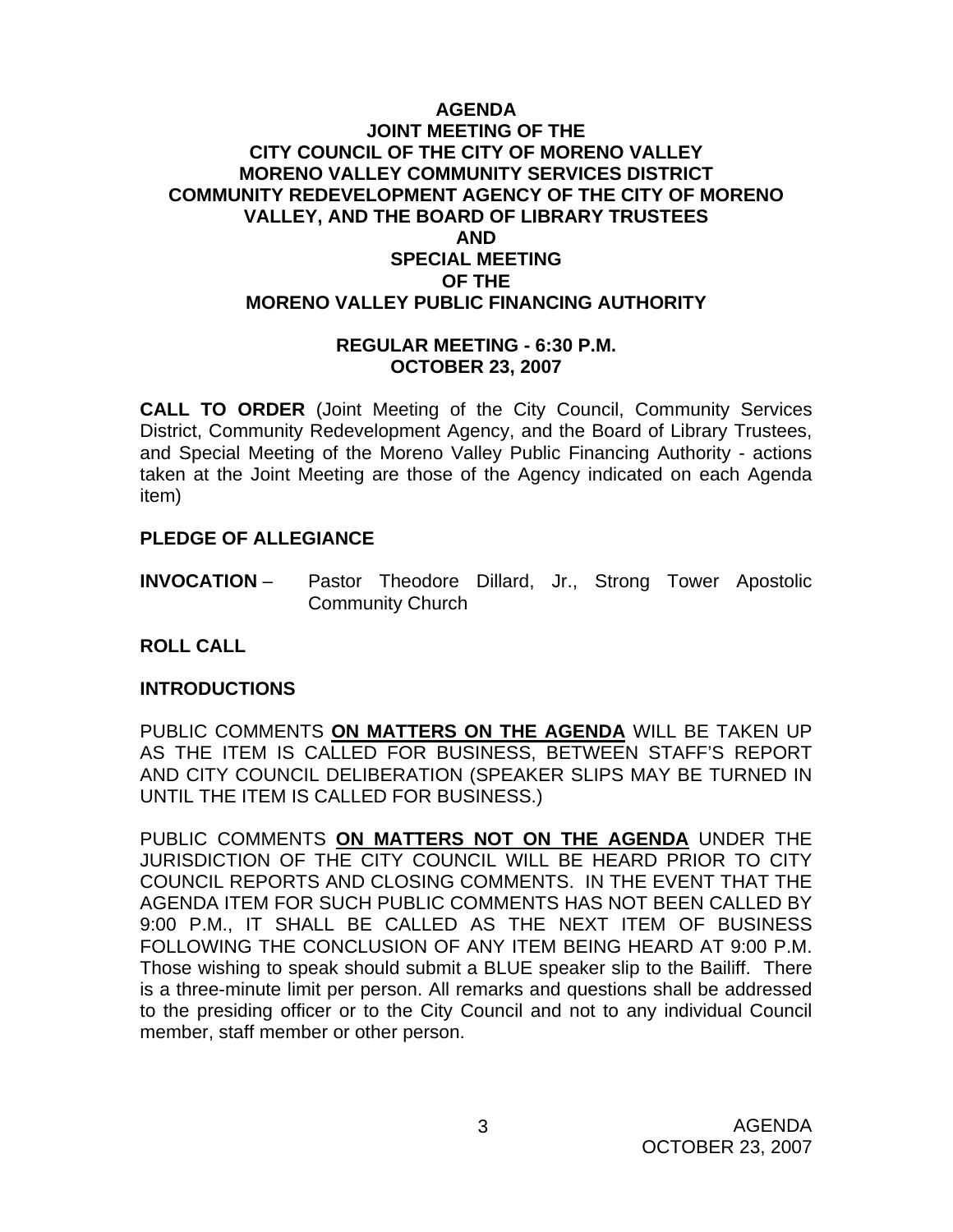# **JOINT CONSENT CALENDARS (SECTIONS A-D)**

All items listed under the Consent Calendars, Sections A, B, C, and D are considered to be routine and non-controversial, and may be enacted by one motion unless a member of the Council, Community Services District, Redevelopment Agency or the Board of Library Trustees requests that an item be removed for separate action. The motion to Adopt the Consent Calendars is deemed to be a separate motion by each Agency and shall be so recorded by the City Clerk. Items withdrawn for report or discussion will be heard after public hearing items.

# **A. CONSENT CALENDAR** - **CITY COUNCIL**

A1. ORDINANCES - READING BY TITLE ONLY

**Recommendation**: Waive reading of all Ordinances.

A2. MINUTES - REGULAR MEETING OF OCTOBER 9, 2007 (Report of: City Clerk's Department)

**Recommendation:** Approve as submitted.

 A3. 2007 LEGISLATIVE UPDATE (Report of: Assistant to the City Manager)

**Recommendation:** Receive and file the informational report.

A4. WARRANT REPORT – AUGUST 31, 2007 (Report of: Finance Department)

**Recommendation:** Adopt Resolution No. 2007-116, approving the Warrant Report, dated August 2007, in the total amount of \$19,156,241.18.

Resolution No. 2007-116

 A Resolution of the City Council of the City of Moreno Valley, California, Approving the Warrant Report Dated August 31, 2007

A5. TRACT MAP 30300-1 – REDUCE FAITHFUL PERFORMANCE BOND AND ADOPT THE RESOLUTION AUTHORIZING ACCEPTANCE OF THE PUBLIC IMPROVEMENTS AS COMPLETE AND ACCEPTING GELDING WAY, MARE LANE, QUARTER HORSE ROAD, AND THE PORTIONS OF CLYDESDALE LANE AND KRAMERIA STREET ASSOCIATED WITH THE PROJECT INTO THE CITY'S MAINTAINED STREET SYSTEM, DEVELOPER – MVR-MORENO VALLEY, L.P.,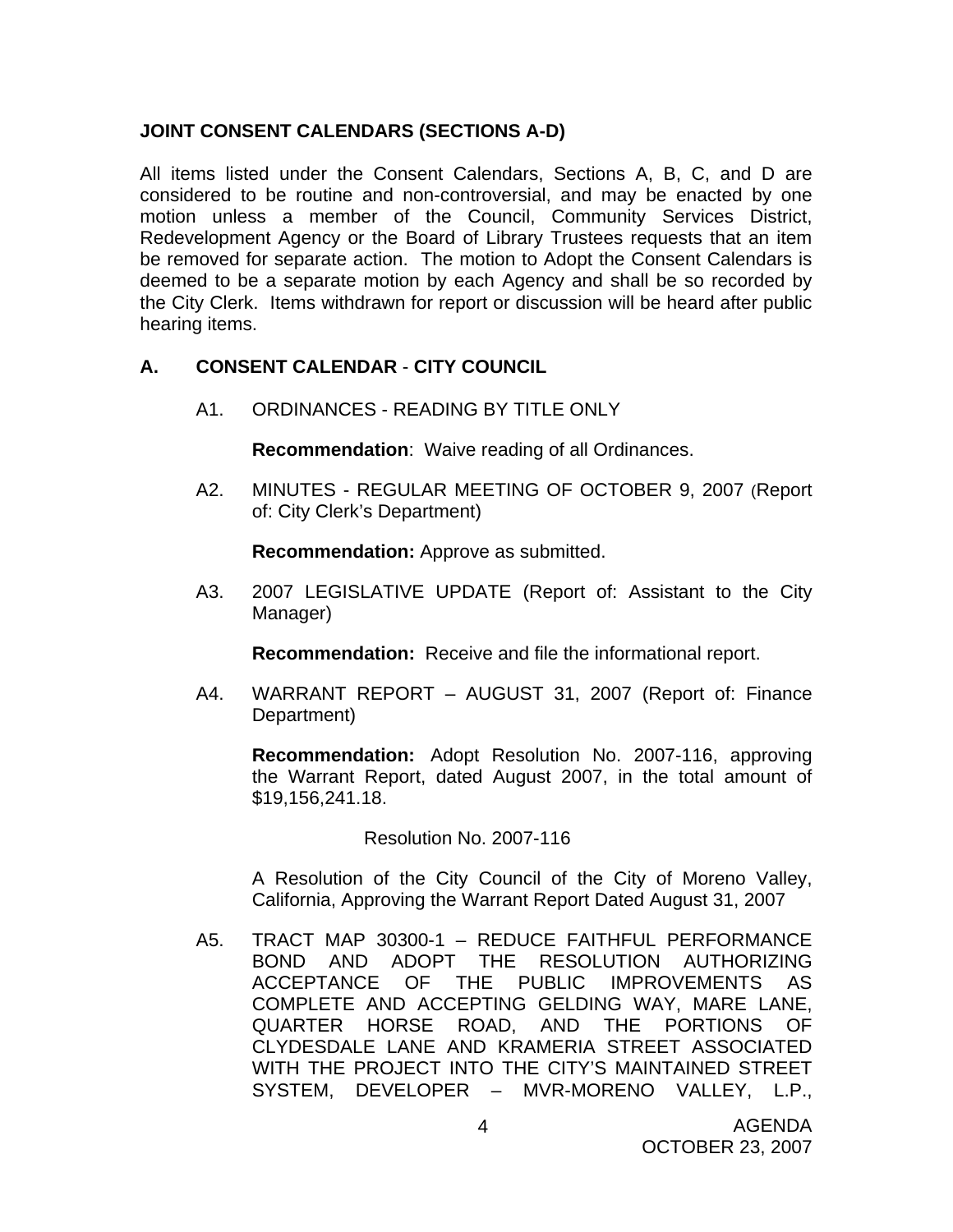CARLSBAD, CA 92010 (Report of: Public Works Department)

#### **Recommendation:**

1. Adopt Resolution No. 2007-117 authorizing the acceptance of the public improvements for Tract Map 30300-1 as complete and accepting Gelding Way, Mare Lane, Quarter Horse Road, and the portions of Clydesdale Lane and Krameria Street associated with the project into the City's maintained street system; and

#### Resolution No. 2007-117

 A Resolution of the City Council of the City of Moreno Valley, California, Authorizing the Acceptance of the Public Improvements as Complete within Tract Map 30300-1, and Accepting Gelding Way, Mare Lane, Quarter Horse Road, and the Portions of Clydesdale Lane and Krameria Street Associated with the Project into the City's Maintained Street System

- 2. Authorize the City Engineer to execute the 90% reduction to the Faithful Performance Bond, exonerate the Material and Labor Bond in 90 days if there are no stop notices or liens on file with the City Clerk, and exonerate the final 10% of the Faithful Performance Bond in one year when all clearances are received.
- A6. TRACT MAP 30316 REDUCE FAITHFUL PERFORMANCE BOND AND ADOPT THE RESOLUTION AUTHORIZING ACCEPTANCE OF THE PUBLIC IMPROVEMENTS AS COMPLETE AND ACCEPTING AVENIDA DE PORTUGAL, VIA JARDIN, VIA RIO, CALLE BELDING, AVENUE ANILLO, CALLE LUNA, BARONA COURT, VIA LIDO, AVENIDA FIESTA, CALLE VEJAR, VIA MARAVILLA, VISTA ALLEGRE, VIA LAVANDA, AND THE PORTIONS OF CAMINO FLORES, CASA ENCANTADOR ROAD, AND NASON STREET ASSOCIATED WITH THE PROJECT INTO THE CITY'S MAINTAINED STREET SYSTEM, DEVELOPER – K. HOVNANIAN FORECAST HOMES, INC., ONTARIO, CA 91761 (Report of: Public Works Department)

# **Recommendation:**

1. Adopt Resolution No. 2007-118 authorizing the acceptance of the public improvements for Tract Map 30316 as complete and accepting Avenida de Portugal, Via Jardin, Via Rio, Calle Belding, Avenue Anillo, Calle Luna, Barona Court, Via Lido, Avenida Fiesta, Calle Vejar, Via Maravilla, Vista Allegre, Via Lavanda, and the portions of Camino Flores, Casa Encantador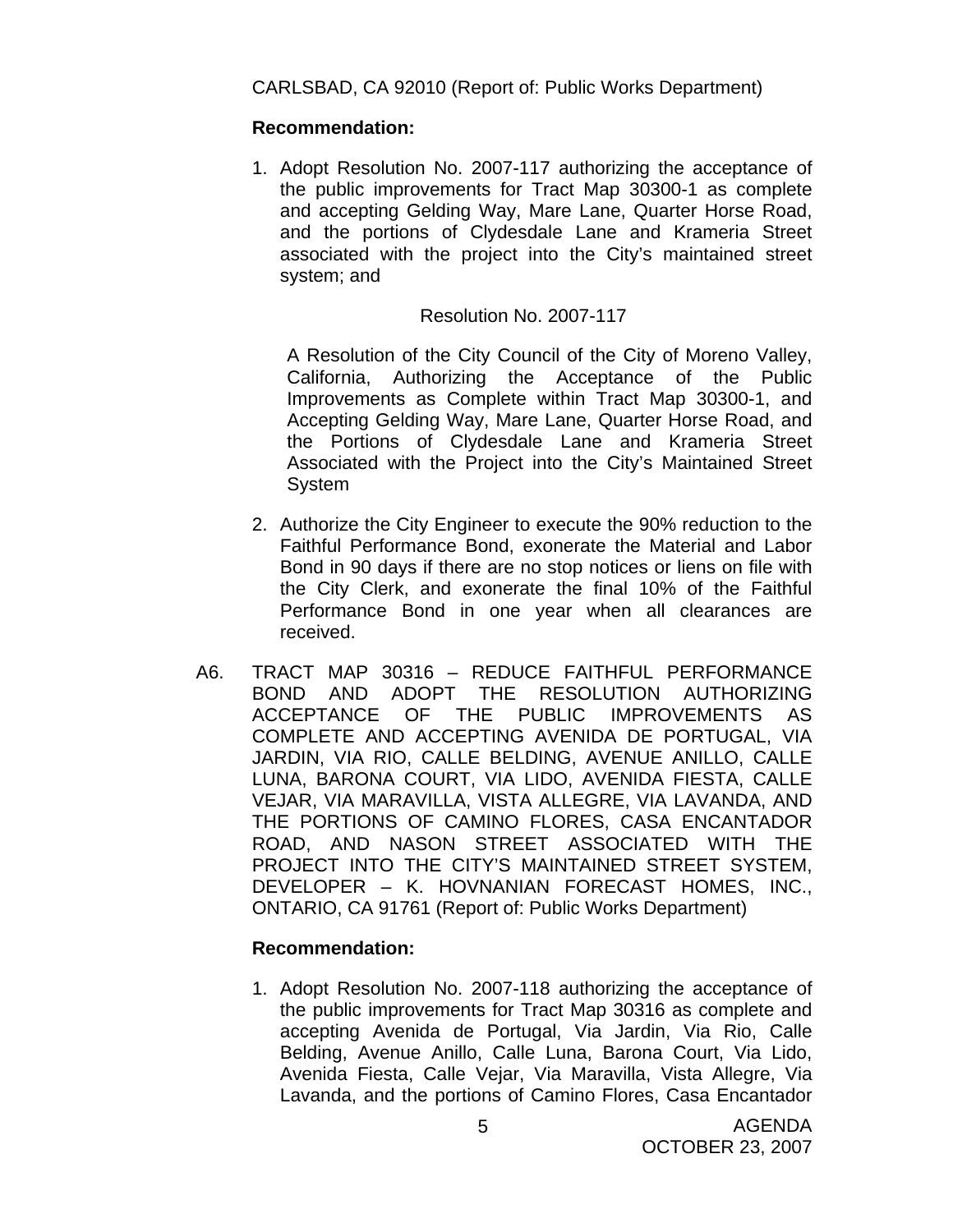Road, and Nason Street associated with the project into the City's maintained street system; and

#### Resolution No. 2007-118

 A Resolution of the City Council of the City of Moreno Valley, California, Authorizing the Acceptance of the Public Improvements as Complete within Tract Map 30316 and accepting Avenida de Portugal, Via Jardin, Via Rio, Calle Belding, Avenue Anillo, Calle Luna, Barona Court, Via Lido, Avenida Fiesta, Calle Vejar, Via Maravilla, Vista Allegre, Via Lavanda, and the Portions of Camino Flores, Casa Encantador Road, and Nason Street Associated with the Project into the City's Maintained Street System

- 2. Authorize the City Engineer to execute the 90% reduction to the Faithful Performance Bond, exonerate the Material and Labor Bond in 90 days if there are no stop notices or liens on file with the City Clerk, and exonerate the final 10% of the Faithful Performance Bond in one year when all clearances are received.
- A7. CITY COUNCIL REPORTS ON REIMBURSABLE ACTIVITIES (Report of: City Clerk's Department)

 **Recommendation:** Receive and file the Reports on Reimbursable Activities for the period of October 3 – October 16, 2007.

# **B. CONSENT CALENDAR** - **COMMUNITY SERVICES DISTRICT**

B1. ORDINANCES - READING BY TITLE ONLY

**Recommendation**: Waive reading of all Ordinances.

B2. MINUTES - REGULAR MEETING OF OCTOBER 9, 2007 (Report of: City Clerk's Department)

**Recommendation:** Approve as submitted.

B3. PARCEL MAP 34572 – AUTHORIZE THE EXECUTION OF THE QUITCLAIM OF EASEMENT FOR LANDSCAPE TO THE PROPERTY OWNER(S) OF RECORD, AND THE EXECUTION OF THE ACCEPTANCE CERTIFICATION TO ACCEPT THE LANDSCAPE EASEMENT DEED FROM OMP CACTUS, LLC, NORTHWEST CORNER OF FREDERICK STREET AND CACTUS AVENUE, DEVELOPER: OMP CACTUS, LLC, GARDENA, CA 90248 (Report of: Public Works Department)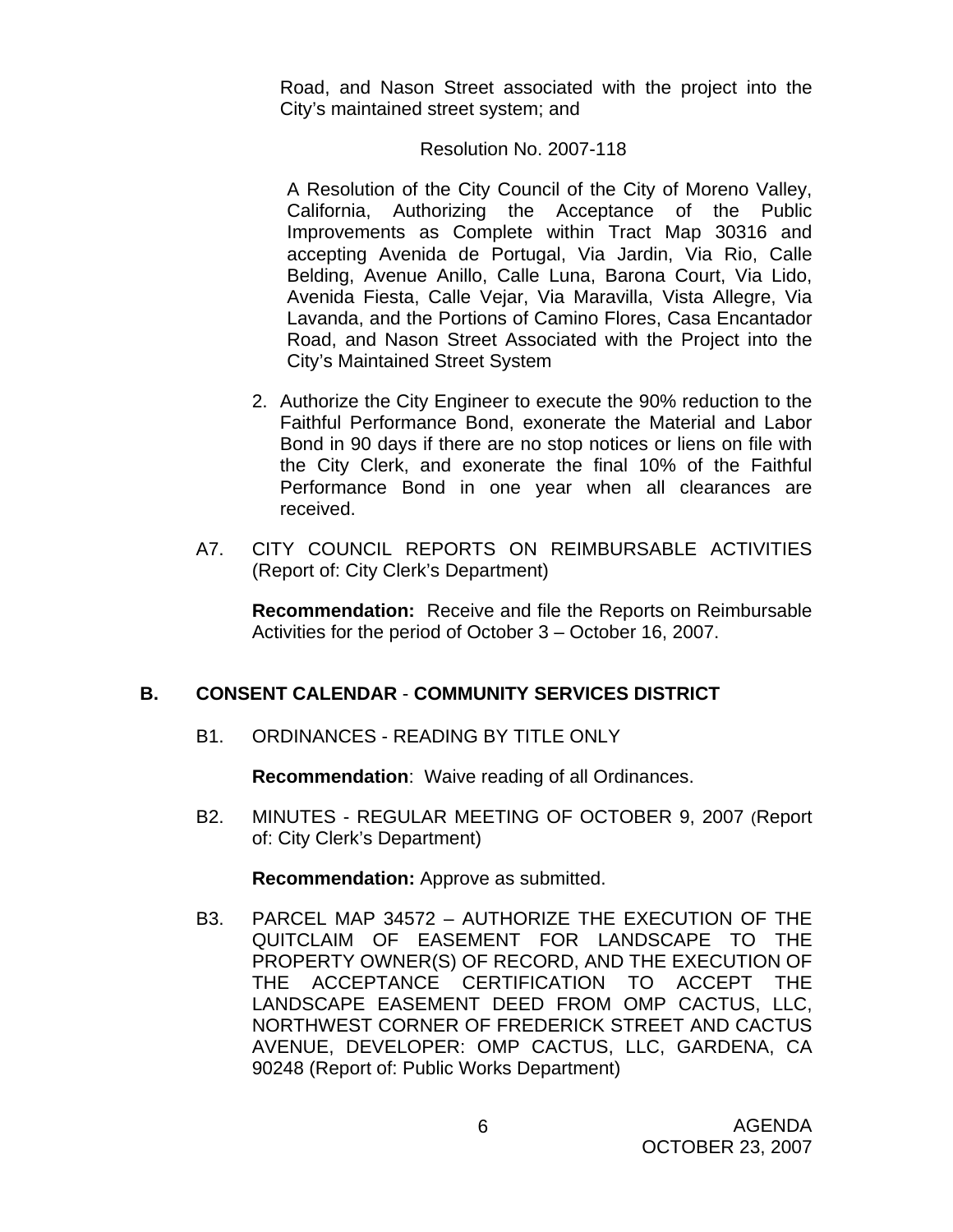# **Recommendation:**

- 1. Authorize the President of the Board of Directors of the Community Services District to execute the Quitclaim of Easement for landscape to the owner or owners of record of the real property for Parcel Map 34572;
- 2. Authorize the President of the Board of Directors of the Community Services District to accept the landscape Easement Deed; and
- 3. Authorize the City Clerk in her capacity as secretary of the Moreno Valley Community Services District to execute the Acceptance Certification to accept the landscape Easement Deed from OMP Cactus, LLC, subject to completion of the improvements, and to direct the City Clerk to forward the signed Quitclaim of Easement and Easement Deed to the County Recorder's Office for recordation.
- B4. TRACT 31269 AUTHORIZE THE ACCEPTANCE AND EXECUTION OF THE ACCEPTANCE CERTIFICATION TO ACCEPT THE LANDSCAPE EASEMENT DEED FROM PINNACLE MORENO VALLEY, 72, LLC, NORTH SIDE OF COTTONWOOD AVENUE, WEST OF REDLANDS BOULEVARD, DEVELOPER: PINNACLE MORENO VALLEY, 72, LLC, ALISO VIEJO, CA 92656 (Report of: Public Works Department)

# **Recommendation:**

- 1. Authorize the President of the Board of Directors of the Community Services District to accept the landscape Easement Deed; and
- 2. Authorize the City Clerk in her capacity as secretary of the Moreno Valley Community Services District to execute the Acceptance Certification to accept the landscape Easement Deed from Pinnacle Moreno Valley, 72, LLC, subject to completion of the improvements, and to direct the City Clerk to forward the signed Easement Deed to the County Recorder's Office for recordation.
- B5. AWARD OF CONTRACT MORENO VALLEY COMMUNITY SERVICES DISTRICT PROJECT NO. TTPM-07/08 – PARKWAY AND MEDIAN TREE TRIMMING (Report of: Public Works Department)

# **Recommendation:**

1. Approve the Agreement for MVCSD Project TTPM-07/08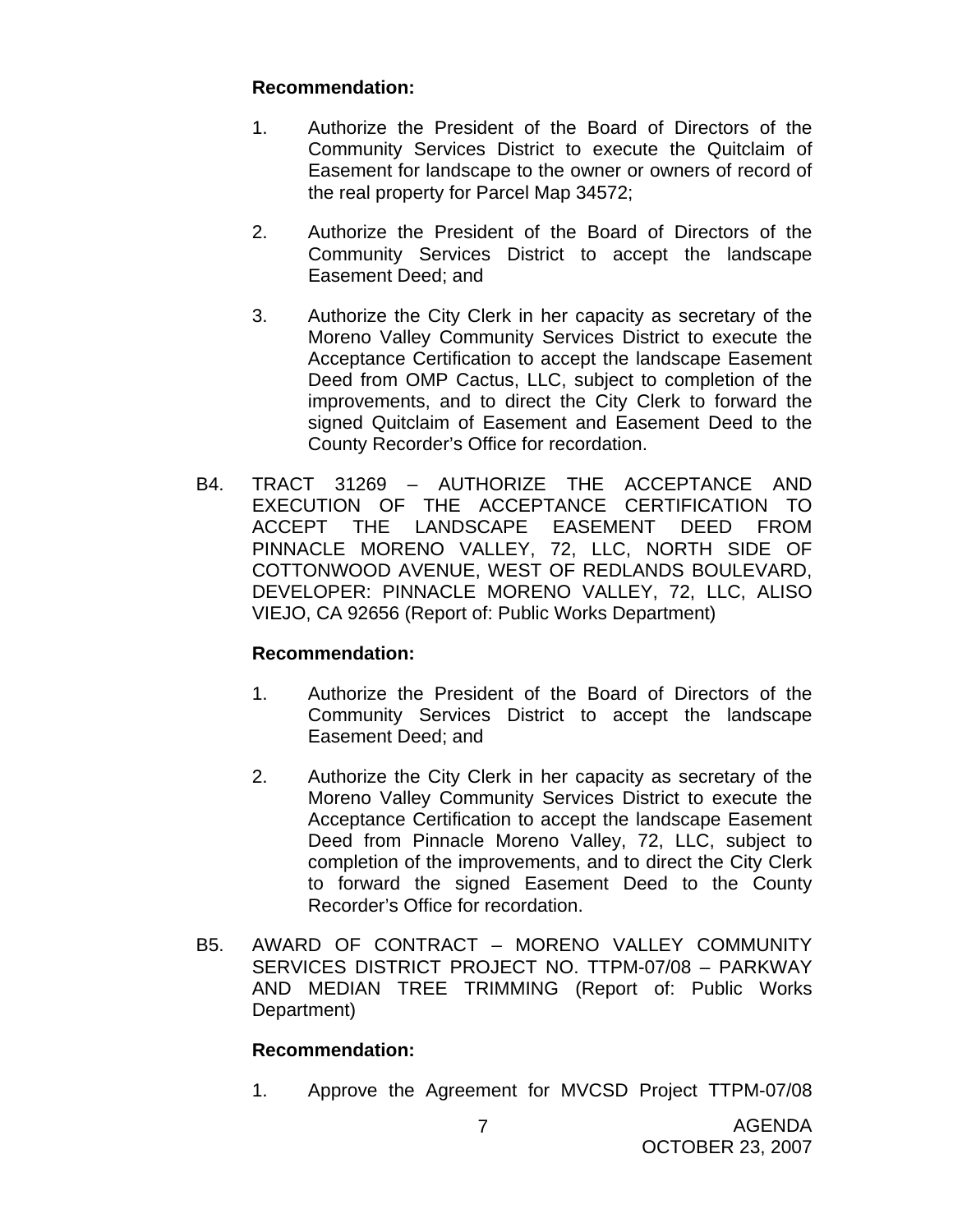(the "Agreement") with George Salinas Tree Preservation, Yorba, California;

- 2. Authorize the President of the MVCSD Board to execute said Agreement with George Salinas Tree Preservation; and
- 3. Authorize the Purchasing Division Manager to issue an open purchase order to George Salinas Tree Preservation in the amount of ONE HUNDRED FORTY-NINE THOUSAND SIXTEEN AND 00/100 (\$149,016.00) DOLLARS for annual Parkway and Median Tree Trimming Services.

#### **C. CONSENT CALENDAR** - **COMMUNITY REDEVELOPMENT AGENCY**

C1. ORDINANCES - READING BY TITLE ONLY

**Recommendation**: Waive reading of all Ordinances.

C2. MINUTES - REGULAR MEETING OF OCTOBER 9, 2007 (Report of: City Clerk's Department)

**Recommendation:** Approve as submitted.

# **D. CONSENT CALENDAR** - **BOARD OF LIBRARY TRUSTEES**

D1. ORDINANCES - READING BY TITLE ONLY

**Recommendation**: Waive reading of all Ordinances.

D2. MINUTES - REGULAR MEETING OF OCTOBER 9, 2007 (Report of: City Clerk's Department)

**Recommendation:** Approve as submitted.

# **E. PUBLIC HEARINGS**

Questions or comments from the public on a Public Hearing matter are limited to five minutes per individual and must pertain to the subject under consideration.

 Those wishing to speak should complete and submit a GOLDENROD speaker slip to the Bailiff.

E1. A PUBLIC HEARING IN CONNECTION WITH THE ISSUANCE OF: 1. BY THE COMMUNITY REDEVELOPMENT AGENCY OF: A) TAX ALLOCATION BONDS, SERIES A; B) TAX ALLOCATION BONDS, SERIES B); AND 2. BY THE CITY, ACTING ON BEHALF OF COMMUNITY FACILITIES DISTRICT NO. 87-1 OF: A)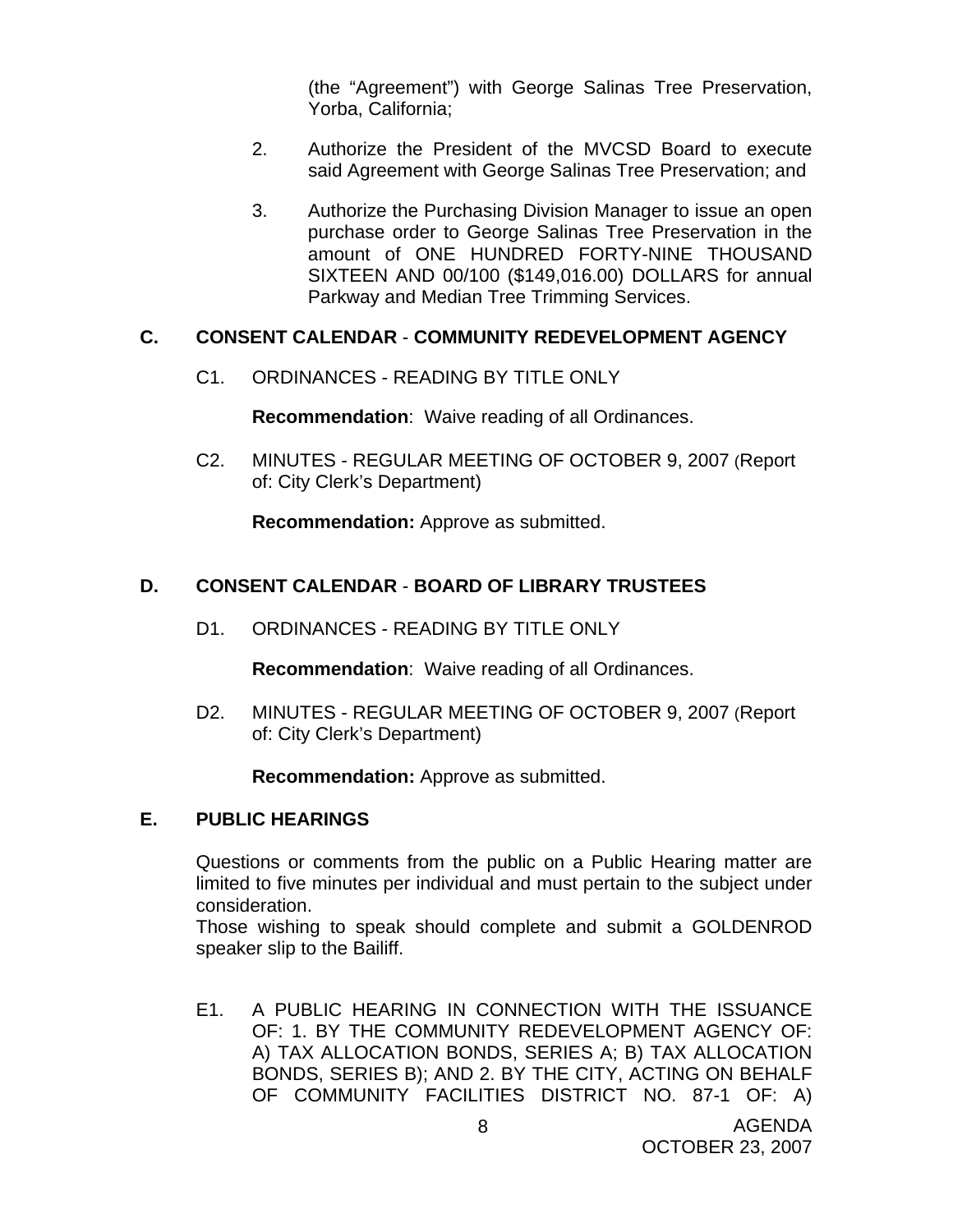COMMUNITY FACILITIES DISTRICT 87-1 (TOWNGATE) SPECIAL TAX REFUNDING BONDS (THE "TOWNGATE REFUNDING BONDS"), AND B) COMMUNITY FACILITIES DISTRICT 87-1 (TOWNGATE) IMPROVEMENT AREA NO. 1 SPECIAL TAX REFUNDING BONDS (THE "IMPROVEMENT AREA REFUNDING BONDS") (Report of: Economic Development Department)

# **Recommendation:**

1. That the Council, acting as the Legislative Body of Community Facilities District No. 87-1 (Towngate) of the City of Moreno Valley adopt Resolution No. 2007-119, authorizing the issuance of its 2007 Towngate Special Tax Refunding Bonds and approving certain documents and taking certain actions in connection therewith; and

# Resolution No. 2007-119

Resolution of the City Council of the City of Moreno Valley Acting as the Legislative Body of Community Facilities District No. 87-1 (Towngate) Authorizing the Issuance of Its 2007 Towngate Special Tax Refunding Bonds, And Approving Certain Documents And Taking Certain Other Actions in Connection Therewith

2. That the Council, acting as the Legislative Body of Improvement Area No. 1 of Community Facilities District No. 87-1 (Towngate) adopt Resolution No. 2007-120, authorizing the issuance of its Improvement Area No. 1 Special Tax Refunding Bonds and approving certain documents and taking certain actions in connection therewith; and

# Resolution No. 2007-120

Resolution of the City Council of the City of Moreno Valley Acting as the Legislative Body of Improvement Area No. 1 of Community Facilities District No. 87-1 of the City of Moreno Valley Authorizing the Issuance of Its Improvement Area No. 1 Special Tax Refunding Bonds, And Approving Certain Documents And Taking Certain Other Actions in Connection **Therewith** 

3. That the Agency adopt Resolution No. RDA 2007-08, approving and authorizing execution of the Agency Towngate Agreement.

Resolution No. RDA 2007-08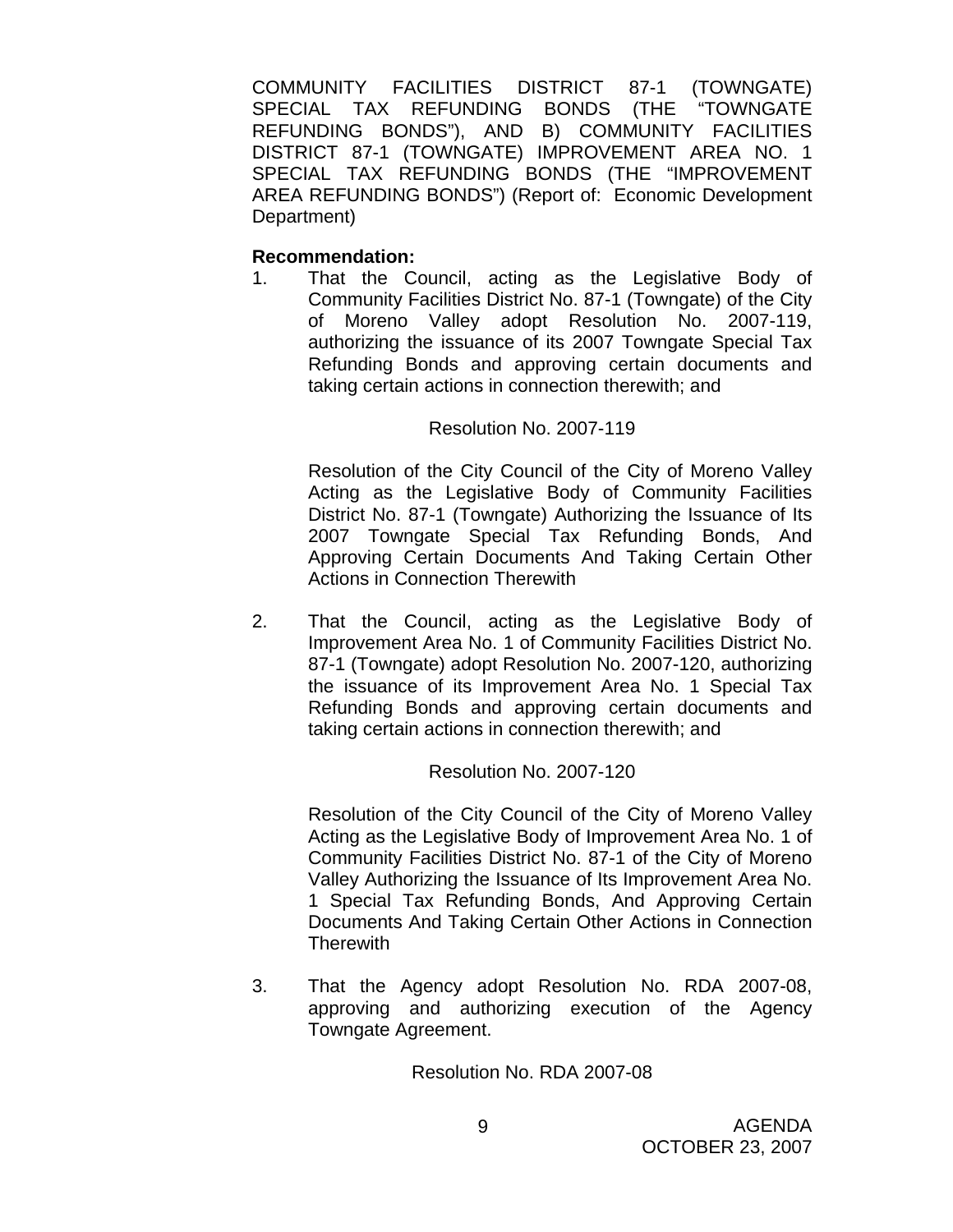A Resolution of the Community Redevelopment Agency of the City of Moreno Valley Approving And Authorizing the Execution of the Agency Towngate Agreement

4. That the Council adopt Resolution No. 2007-121, approving and authorizing execution of the Agency Towngate Agreement.

Resolution No. 2007-121

A Resolution of the City Council of the City of Moreno Valley Approving And Authorizing the Execution of the Agency Towngate Agreement

5. That the Agency adopt Resolution No. RDA 2007-09, approving and authorizing execution of the Agency Improvement Area Agreement.

Resolution No. RDA 2007-09

A Resolution of the Community Redevelopment Agency of the City of Moreno Valley Approving And Authorizing the Execution of the Agency Improvement Area Agreement

6. That the Council adopt Resolution No. 2007 -122, approving and authorizing execution of the Agency Improvement Area Agreement.

Resolution No. 2007-122

A Resolution of the City Council of the City of Moreno Valley Approving And Authorizing the Execution of the Agency Improvement Area Agreement

7. That the Agency adopt Resolution No. RDA 2007-10, finding benefit to the Project Area and making certain additional findings with respect to certain public improvements to be located within the boundaries of the Redevelopment Project Area.

Resolution No. RDA 2007-10

A Resolution of the Community Redevelopment Agency of the City of Moreno Valley Making Certain Findings In Connection with the Provision of Public Improvements And Authorizing Such Improvements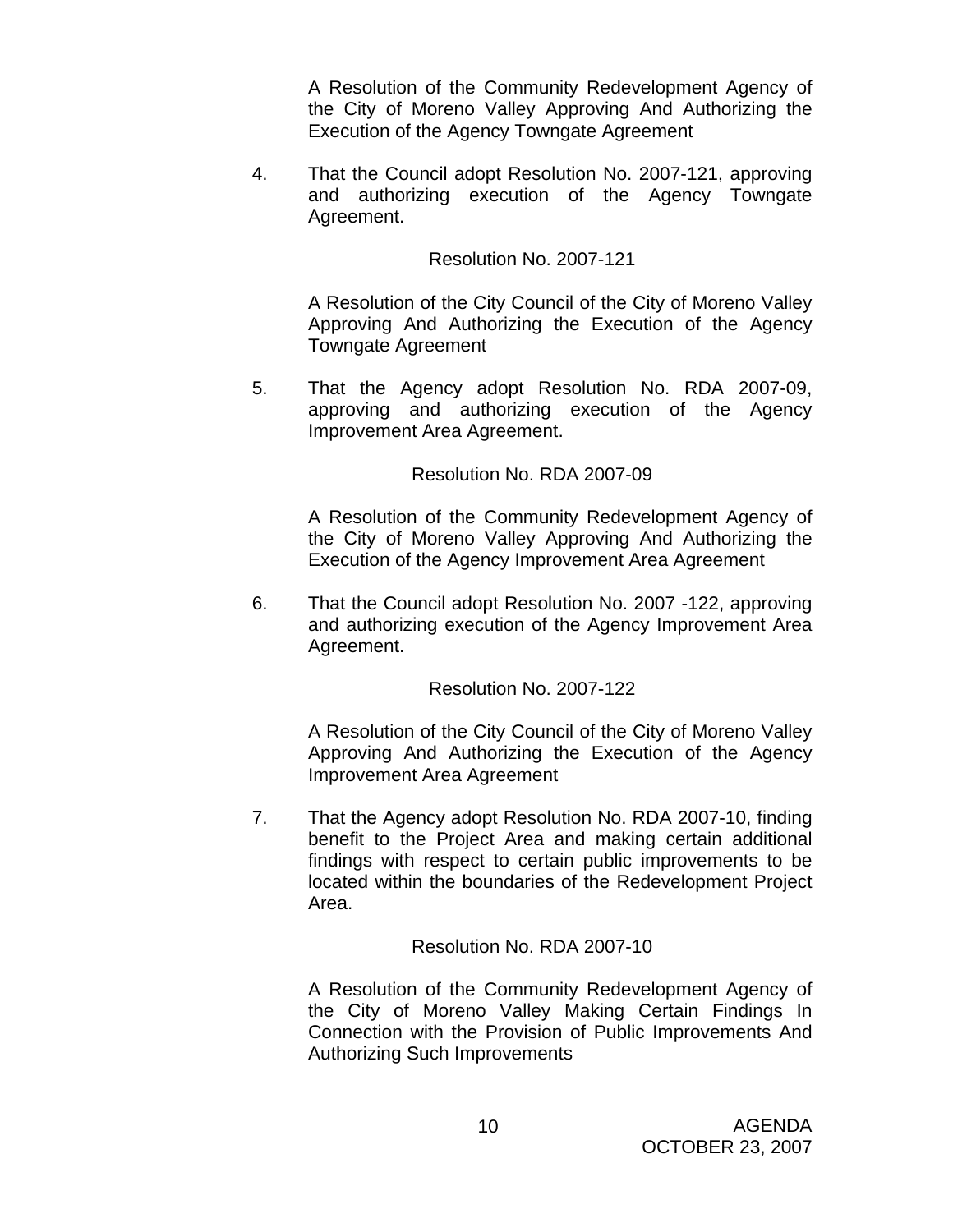8. That the Council adopt Resolution No. 2007-123, finding benefit to the Project Area and making certain additional findings with respect to certain public improvements to be located within the boundaries of the Redevelopment Project Area.

# Resolution No. 2007-123

A Resolution of the City Council of the City Of Moreno Valley Making Certain Findings in Connection with the Provision of Public Improvements And Authorizing Such Improvements

9. That the Agency adopt Resolution No. RDA 2007-11, authorizing the issuance and sale of Tax Allocation Bonds for the Moreno Valley Redevelopment Project, and approving the Form of Indenture of Trust, Official Statement, Bond Purchase Agreement, Continuing Disclosure Certificate, Escrow Agreement and Related Documents and Authorizing Certain Other Actions.

# Resolution No. RDA 2007-11

A Resolution of the Community Redevelopment Agency of the City of Moreno Valley Authorizing the Issuance And Sale of Tax Allocation Bonds for the Moreno Valley Redevelopment Project, And Approving the Form of Indenture of Trust, Official Statement, Bond Purchase Agreement, Continuing Disclosure Certificate, Escrow Agreement And Related Documents And Authorizing Certain Other Actions

10. That the Council adopt Resolution No. 2007-124, approving the issuance by the Community Redevelopment Agency of the City of Moreno Valley of Bonds, approving certain documents in connection therewith and making certain determinations relating thereto.

# Resolution No. 2007-124

A Resolution of the City Council of the City of Moreno Valley, California, Approving the Issuance by the Community Redevelopment Agency of the City of Moreno Valley of Bonds, Approving Certain Documents in Connection Therewith And Making Certain Determinations Relating Thereto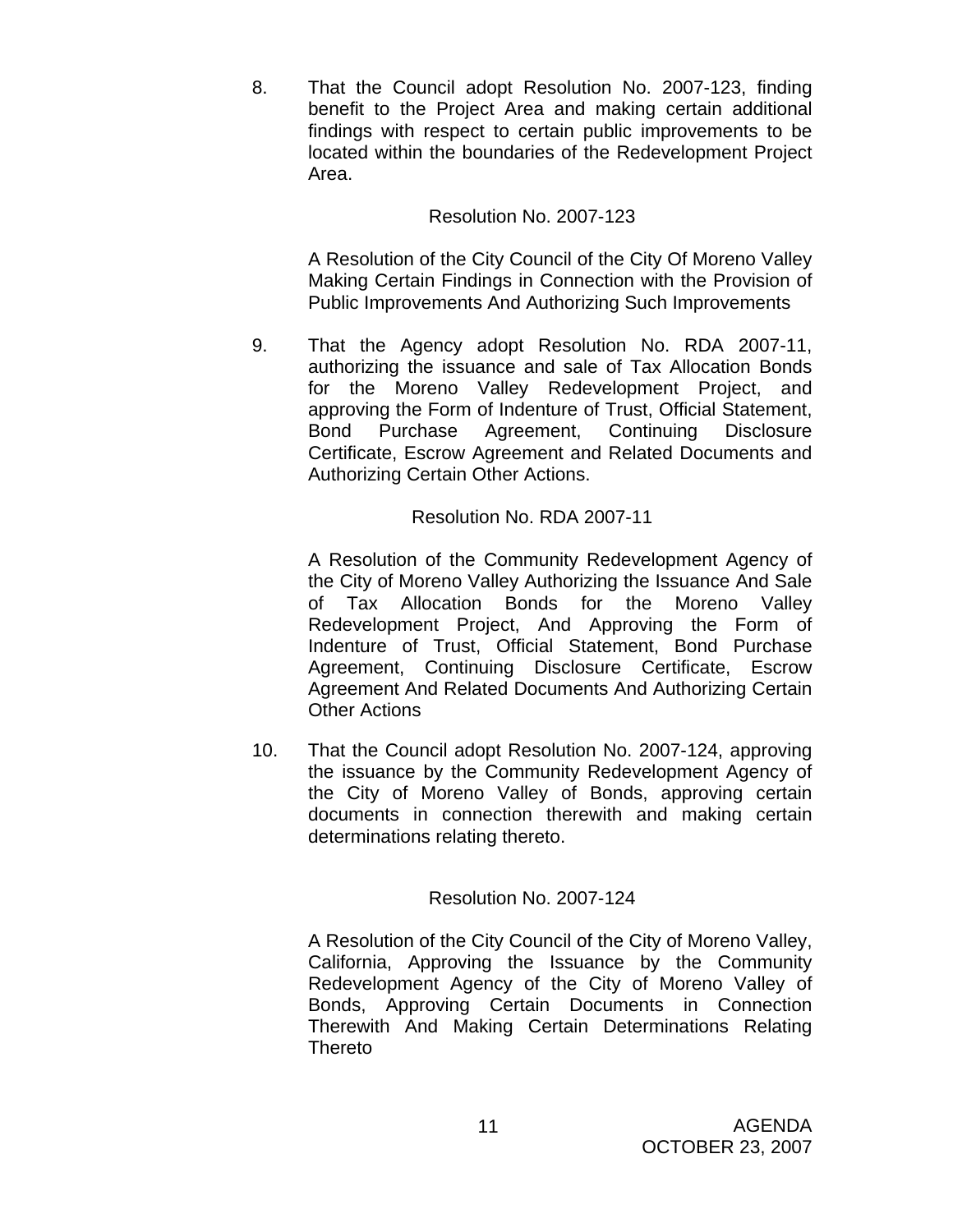11. That the Authority adopt Resolution No. MVPFA 2007-02, authorizing the purchase and sale of Tax Allocation Bonds for the Moreno Valley Redevelopment Project and Approving certain related documents and authorizing certain other actions.

# Resolution No. MVPFA 2007-02

Resolution of the Moreno Valley Public Financing Authority Authorizing the Purchase And Sale of Tax Allocation Bonds for the Moreno Valley Redevelopment Project And Approving Certain Related Documents And Authorizing Certain Other Actions

12. That the Agency adopt Resolution No. RDA 2007-12, authorizing the issuance of its Moreno Valley Redevelopment Project, Subordinate 2007 Taxable Tax Allocation Bonds and making certain determinations in connection therewith; and

# Resolution No. RDA 2007-12

A Resolution of the Community Redevelopment Agency of the City of Moreno Valley Authorizing the Issuance by the Community Redevelopment Agency of Its Moreno Valley Redevelopment Project, Subordinate 2007 Taxable Tax Allocation Bonds And Making Certain Determinations in Connection Therewith

13. That the Council adopt Resolution No. 2007-125, approving the issuance by the Community Redevelopment Agency of the City of Moreno Valley of its Moreno Valley Redevelopment Project, Subordinate 2007 Taxable Tax Allocation Bonds, Authorizing the purchase of such bonds and making certain determinations in connection therewith; and

# Resolution No. 2007-125

A Resolution of the City Council of The City of Moreno Valley Approving the Issuance by the Community Redevelopment Agency of the City of Moreno Valley of Its Moreno Valley Redevelopment Project, Subordinate 2007 Taxable Tax Allocation Bonds, Authorizing the Purchase of Such Bonds And Making Certain Determinations in Connection Therewith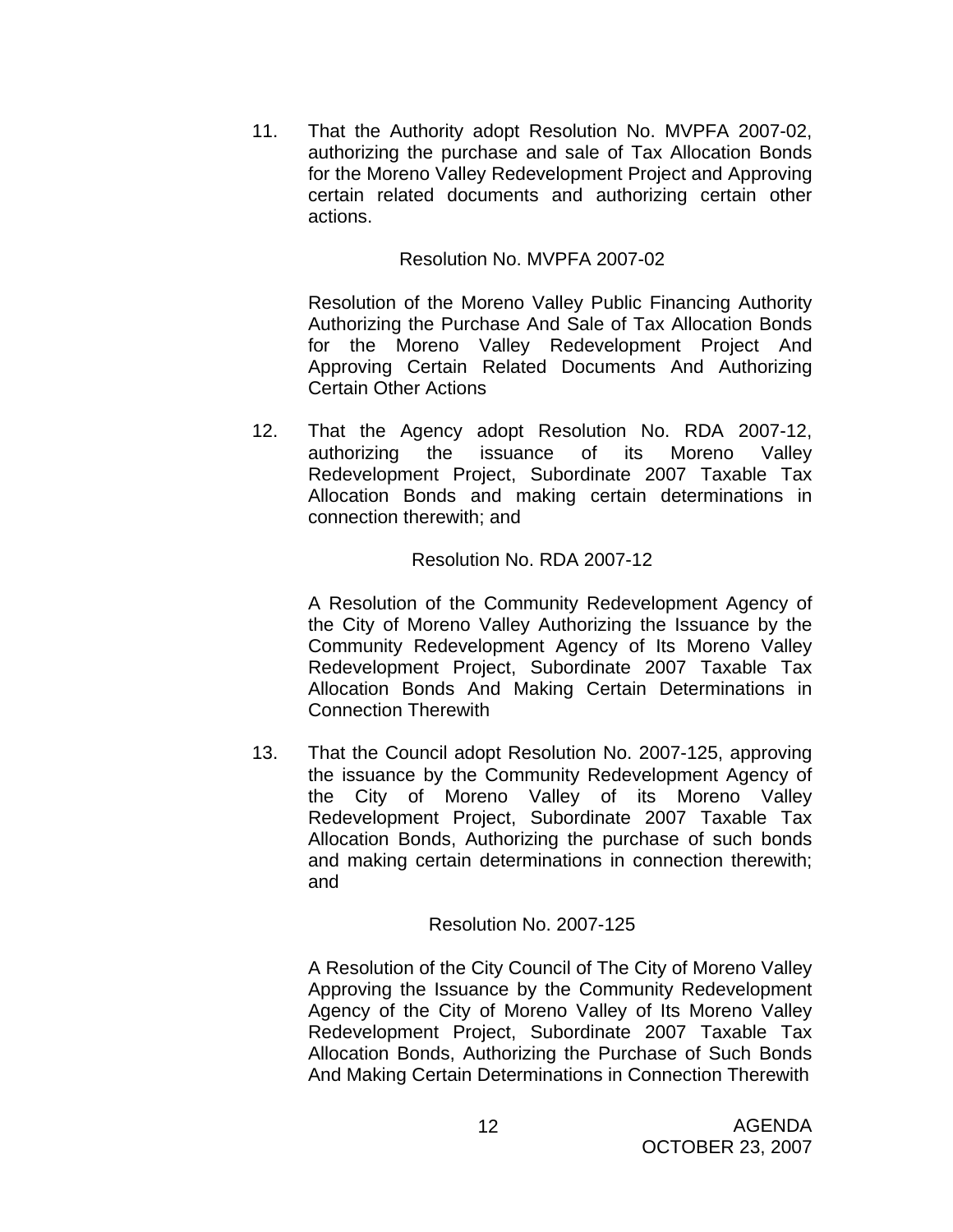14. That the Council approve the accounting treatment recommended by the Finance Director/City Treasurer in the Fiscal Impact Section with respect to the General Fund equity, including the reassignment of unreserved designated fund balance to reserved balance.

# **F. ITEMS REMOVED FROM CONSENT CALENDARS FOR DISCUSSION OR SEPARATE ACTION**

- G. REPORTS
	- G1. PROPOSED CITY-FUNDED FLU SHOTS FOR CITY EMPLOYEES (Report of: Assistant City Manager)

**Recommendation:** That the City Council approve the proposed program to offer City-funded flu shots to City employees and appropriate \$10,000 in the Workers' Compensation Fund for the program.

- G2. CITY COUNCIL REPORTS ON REGIONAL ACTIVITIES
	- a) Report on Western Riverside Council of Governments (WRCOG) by Mayor White
- G3. CITY MANAGER'S REPORT (Informational Oral Presentation not for Council action)
- G4. EMPLOYMENT AGREEMENT WITH NEW CITY CLERK (Report of: Mayor White)

**Recommendation:** That the City Council approve and authorize the Mayor to execute an Employment Agreement with the new City Clerk. (MATERIALS TO BE PROVIDED SEPARATELY)

# **H. LEGISLATIVE ACTIONS**

ORDINANCES - 1ST READING AND INTRODUCTION - NONE

ORDINANCES - 2ND READING AND ADOPTION

H1. ORDINANCE NO. 756 - AN ORDINANCE OF THE CITY COUNCIL OF THE CITY OF MORENO VALLEY, CALIFORNIA, AMENDING THE OFFICIAL ZONING ATLAS OF SAID CITY, APPROVING CHANGE OF ZONE PA06-0158 FOR VARIOUS LOCATIONS WITHIN THE CITY OF MORENO VALLEY CONSISTENT WITH THE COMPREHENSIVE UPDATE TO THE CITY'S GENERAL PLAN LAND USE MAP AND FINDING THAT THE APPLICATION IS CONSISTENT WITH THE PREVIOUSLY CERTIFIED FINAL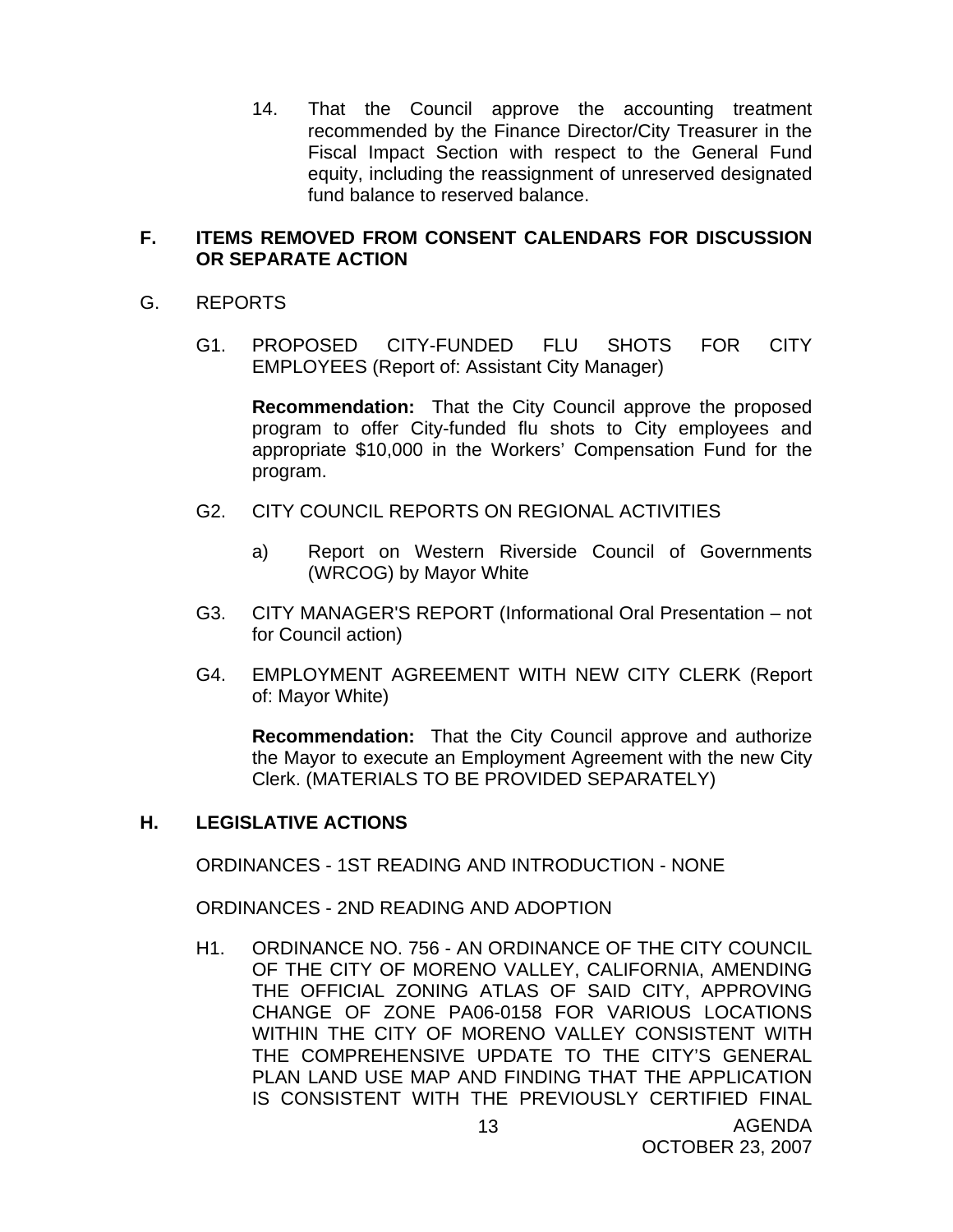PROGRAM ENVIRONMENTAL IMPACT REPORT (SCH#200091075) PURSUANT TO SECTION 15168 OF THE CALIFORNIA ENVIRONMENTAL QUALITY ACT (CEQA) GUIDELINES (RECEIVED FIRST READING AND INTRODUCTION ON OCTOBER 9, 2007 BY A 4-0-1 VOTE, FLICKINGER ABSENT)

**Recommendation:** Adopt Ordinance No. 756.

Ordinance No. 756

An Ordinance of the City Council of the City of Moreno Valley, California, Amending the Official Zoning Atlas of said City, Approving Change of Zone PA06-0158 for Various Locations within the City of Moreno Valley Consistent with the Comprehensive Update to the City's General Plan Land Use Map and Finding that the Application is Consistent with the Previously Certified Final Program Environmental Impact Report (SCH#200091075) Pursuant to Section 15168 of the California Environmental Quality Act (CEQA) Guidelines (Received First Reading and Introduction on October 9, 2007 by a 4-0-1 Vote, Flickinger Absent)

H2. ORDINANCE NO. 757 - AN ORDINANCE OF THE CITY COUNCIL OF THE CITY OF MORENO VALLEY, CALIFORNIA, AMENDING TITLE 9 OF THE CITY OF MORENO VALLEY MUNICIPAL CODE REGARDING CHURCHES AND SIMILAR ASSEMBLY USES, RETAIL USE, TOWING, ADMINISTRATIVE REVOCATION OF ADMINISTRATIVE APPROVALS, LANDSCAPING SETBACKS, NEW APPLICATIONS FOLLOWING DENIAL AND MULTIPLE-FAMILY DEVELOPMENT STANDARDS (RECEIVED FIRST READING AND INTRODUCTION ON OCTOBER 9, 2007 BY A 4- 0-1 VOTE, FLICKINGER ABSENT)

**Recommendation:** Adopt Ordinance No. 757.

Ordinance No. 757

An Ordinance of the City Council of the City of Moreno Valley, California, Amending Title 9 of the City of Moreno Valley Municipal Code Regarding Churches and Similar Assembly Uses, Retail Use, Towing, Administrative Revocation of Administrative Approvals, Landscaping Setbacks, New Applications Following Denial and Multiple-Family Development Standards (Received First Reading and Introduction on October 9, 2007 by a 4-0-1 Vote, Flickinger Absent)

ORDINANCES - URGENCY ORDINANCES - NONE

RESOLUTIONS – NONE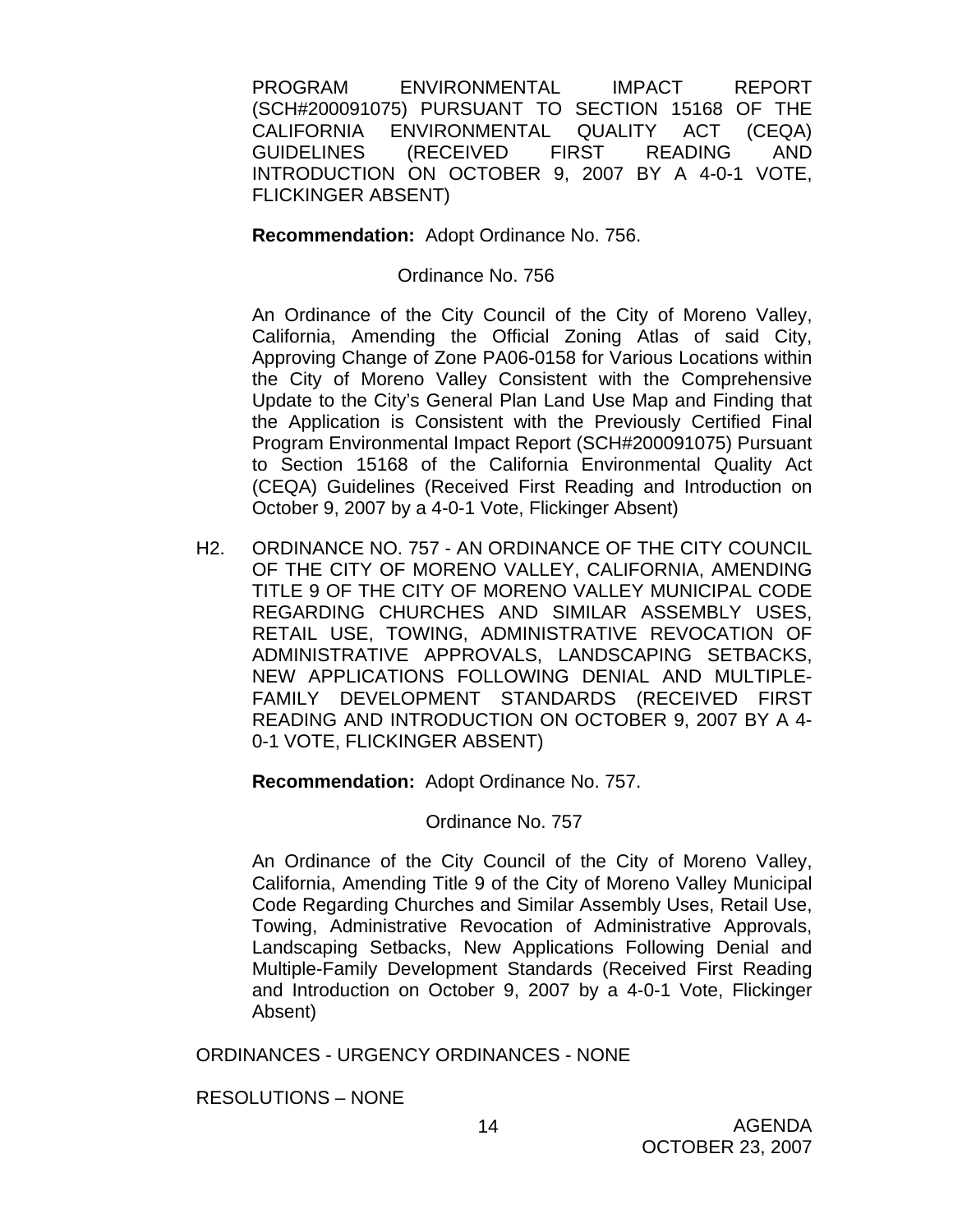# PUBLIC COMMENTS **ON ANY SUBJECT NOT ON THE AGENDA** UNDER THE JURISDICTION OF THE CITY COUNCIL

Those wishing to speak should complete and submit a BLUE speaker slip to the Bailiff. There is a three-minute time limit per person. All remarks and questions shall be addressed to the presiding officer or to the City Council and not to any individual Council member, staff member or other person.

# **CLOSING COMMENTS AND/OR REPORTS OF THE CITY COUNCIL, COMMUNITY SERVICES DISTRICT, OR COMMUNITY REDEVELOPMENT AGENCY**